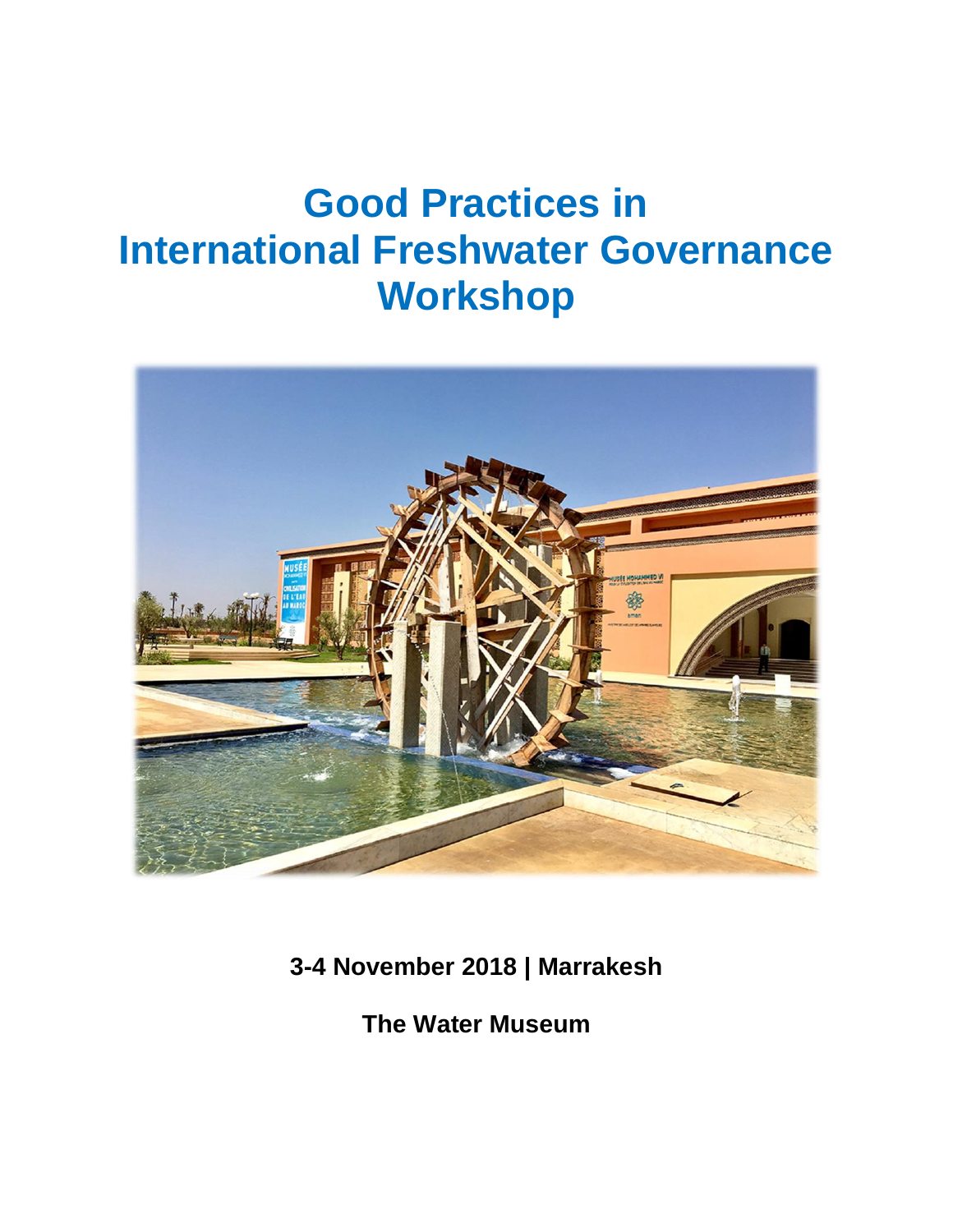# **Saturday 3 November 2018**

Day One – Facing the Complexities of the Water-Energy-Food-Ecosystem Nexus

#### **Opening**

#### 0900-0910

#### **Welcome and Overview of the Two Learning Tracks**

Speaker: Astrid Hillers, Global Environment Facility

(Day One) - Facing the Complexities of the Water-Energy-Food-Ecosystem Nexus

(Day Two) - Enhancing Transboundary Basin Management

#### **Session 1: Understanding the Nexus**

#### 0910-1030

#### **The Nexus Game**

Coordinators: Simon Langan and Piotr Magnuszewski, International Institute for Applied Systems Analysis

#### **Objectives**

The Nexus Game will give participants a unique opportunity to get an insight into challenges of water management for energy and food production, while sustaining environmental flows. The aim of the game is thus to provide an opportunity for practicing how different water management policies can lead to sustainable development of society in harmony with nature. Participants will strive to address water needs of population, industry and agriculture, at the same time facing challenges of climate change. The game is designed to demonstrate many interconnected Water-Food-Energy Nexus challenges.

The players take on the roles of policymakers in two countries that have access to the same river. They have to match the increasing water demand with adequate supply. In order to achieve this goal, effective collaboration and information exchange must be established between stakeholders both within and across the borders. Since the goals of both countries overlap, the game provides an opportunity for practicing conflict resolution and cooperation at the international level.

The Nexus Game provides players with a strategic overview of interconnections between water and energy in the context of security and sustainability at the transboundary level.

#### **Outputs**

- Participants learn how to balance increasing water demand and solve water-supply conflicts between different sectors and countries
- Participants discover and exploit the potential of innovative technologies for increasing energy and water use efficiency
- Participants experience challenges connected with transitions in complex systems where multiple stakeholders' interests collide
- Participants practice collaboration among various organizations and groups of interest whose individual and collective goals differ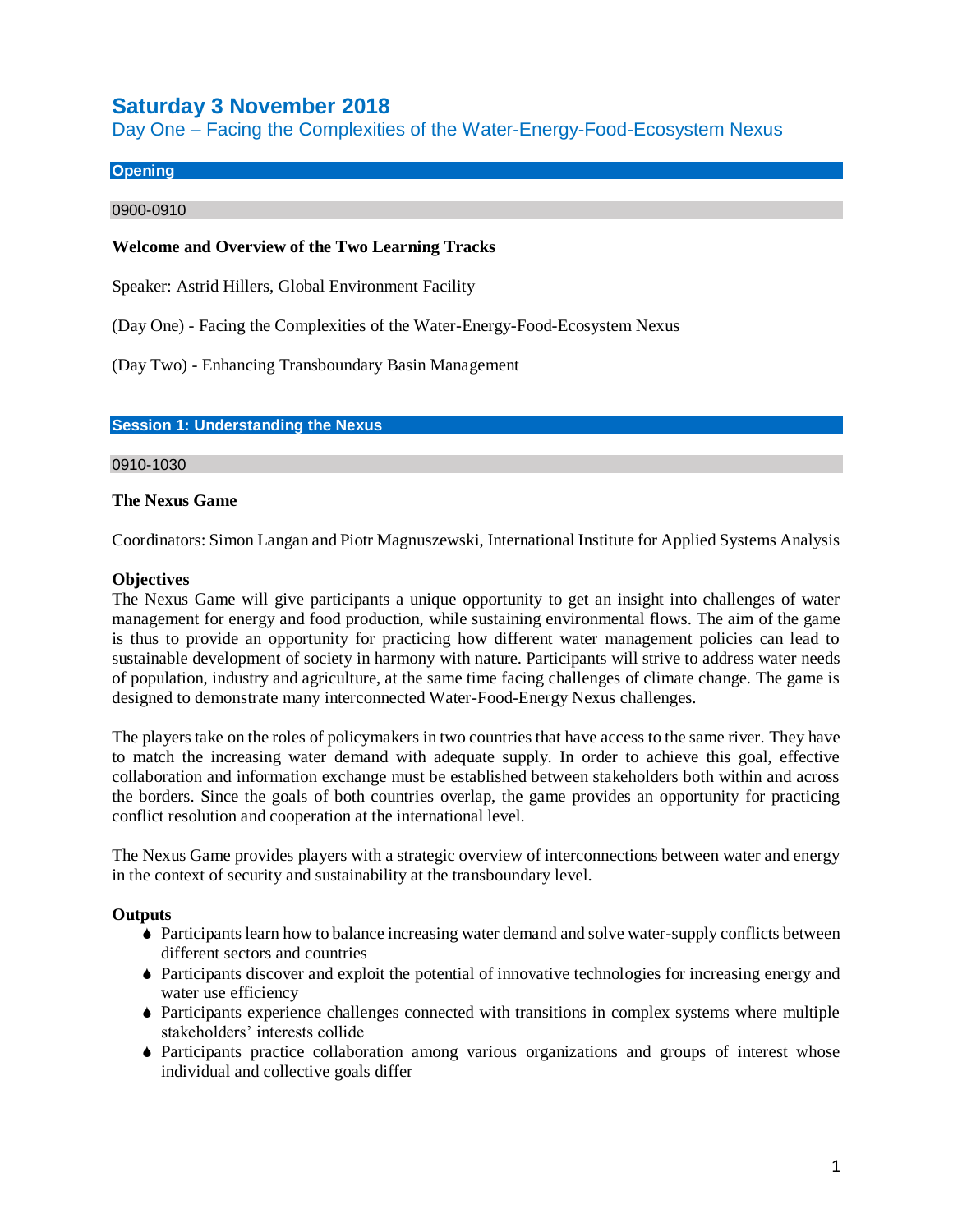1030-1100

Coffee Break

1100-1300

The Nexus Game (Continued)

Coordinators: Simon Langan and Piotr Magnuszewski, International Institute for Applied Systems Analysis

#### 1300-1430

Lunch

#### **Session 2: Nexus Assessment Tools in Action**

#### **Nexus Assessment Tools<sup>1</sup>**

Coordinators: Annukka Lipponen, UNECE; Simon Langan and Piotr Magnuszewski, International Institute for Applied Systems Analysis

Every transboundary river basin or aquifer presents specific management-related challenges, and creating a coordinated response to various pressures from competing uses is far beyond the scope of water management alone. After the Nexus Game has familiarized the participants with some aspects of the waterfood-energy-ecosystems nexus with and across countries, Session 2 seeks to broaden the consideration of inter-sectoral dynamics to also include impacts of sectoral policies on shared waters and the benefits of coordinated and/or cooperative response actions. A "nexus approach" to managing interlinked resources has become recognized for its potential to enhance the closely interlinked aspects of water, energy and food security by increasing efficiency, reducing trade-offs, building synergies and improving governance, while also protecting ecosystems. Applying such thinking in an informed way requires a breath of data, tools, participation and partnerships, extending beyond water management.

#### **Objectives**

 $\overline{a}$ 

- Share experiences from different approaches to assess nexus issues in transboundary basins, including present and future competing water demands and impacts across sectors and borders;
- Discuss how these assessments can aid in the TDA and SAP formulation and implementation process and how nexus issues can inform the design of legal and institutional frameworks for cooperation; and
- Provide participants with access to resources/tools and opportunities for further access resource persons throughout the conference.

 $1$  For a synthesis of nexus assessment experience and for a review of selected tools, the following publication can be referred to: Methodology for assessing the water-food-energy-ecosystems nexus in transboundary basins and experiences from its application: synthesis (United Nations, 2018). A nexus approach to transboundary cooperation: The experience of the Water Convention is a summary brochure on the topic. Both documents available at http://www.unece.org/env/water/publications/pub.html.

The World Bank's (2018) compendium Promoting development in shared river basins: tools for enhancing transboundary basin management is available at

http://documents.worldbank.org/curated/en/244761521135162532/Promoting-development-in-shared-riverbasins-tools-for-enhancing-transboundary-basin-management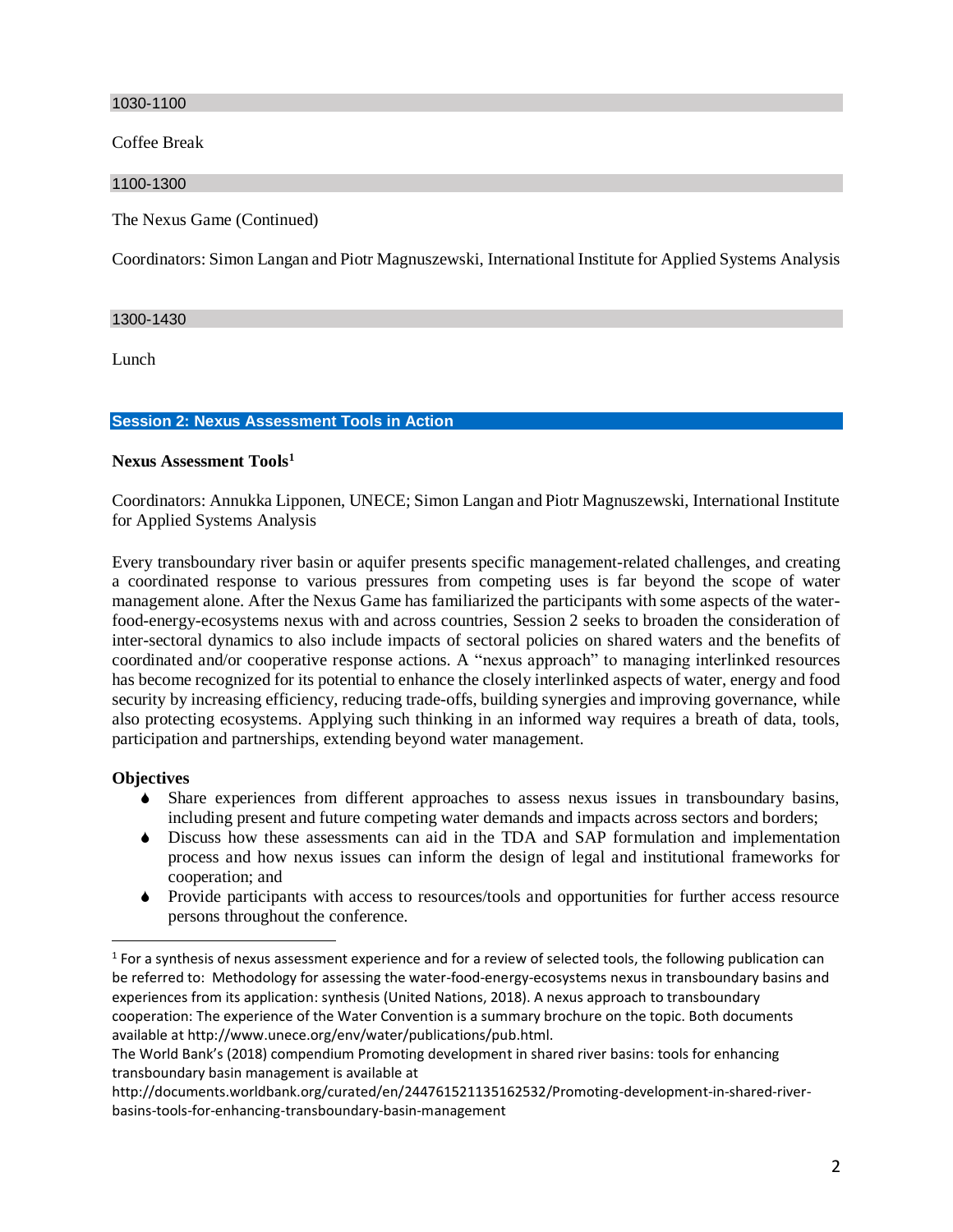#### **Outputs**

- Experience shared by different GEF Agencies, partners and governments about assessing and addressing nexus issues.
- Strengthened awareness among the participants about some analytical frameworks and quantification tools that can be helpful for studying inter-sectoral issues in transboundary settings.
- Insights from the participants about how the use of such tools can reinforce the TDA and root causes for resource pressures in transboundary basins as well as assist the SAP formulation and implementation process;
- Better sense about the value of a nexus approach for achieving resource security and to address economic sectoral drivers
- Increased appreciation for engaging all relevant stakeholders across sectors in the formulation and prioritization of strategic actions in shared basins.

#### **Outcomes**

 The participants will have an improved understanding of complex nexus (inter-sectoral) issues in transboundary river basins and aquifers, and better able to identify ways to address them, what kind of tools are available to that end and how a nexus approach might be applied in the basin they work on.

#### 1430-1530

#### **Presentations**

Water Convention's approach to and practical experience from assessment of the water-food-energyecosystems nexus in transboundary basins Annukka Lipponen, secretariat of the Convention on the Protection and Use of Transboundary

Watercourses and International Lakes, UNECE

Questions and answers

IIASA – Integrated Solutions for Water, Land and Energy (ISWEL): stakeholder driven scenario development, capacity building and nexus scenario modeling Simon Langan, IIASA Questions and answers

Introduction to Roundtable Discussion Susanne Schmeier, IHE Delft Institute for Water Education

#### 1530-1600

Coffee Break

#### 1600-1700

#### **Roundtable Discussions**

After a brief introduction, discuss in groups nexus dimensions in "your basin" and experiences from assessing opportunities and challenges from balancing competing sector and transboundary demands. Below are overall guiding questions for this discussion:

 How can such assessments help? What scope and complexity of assessment can help at different stages of cooperation?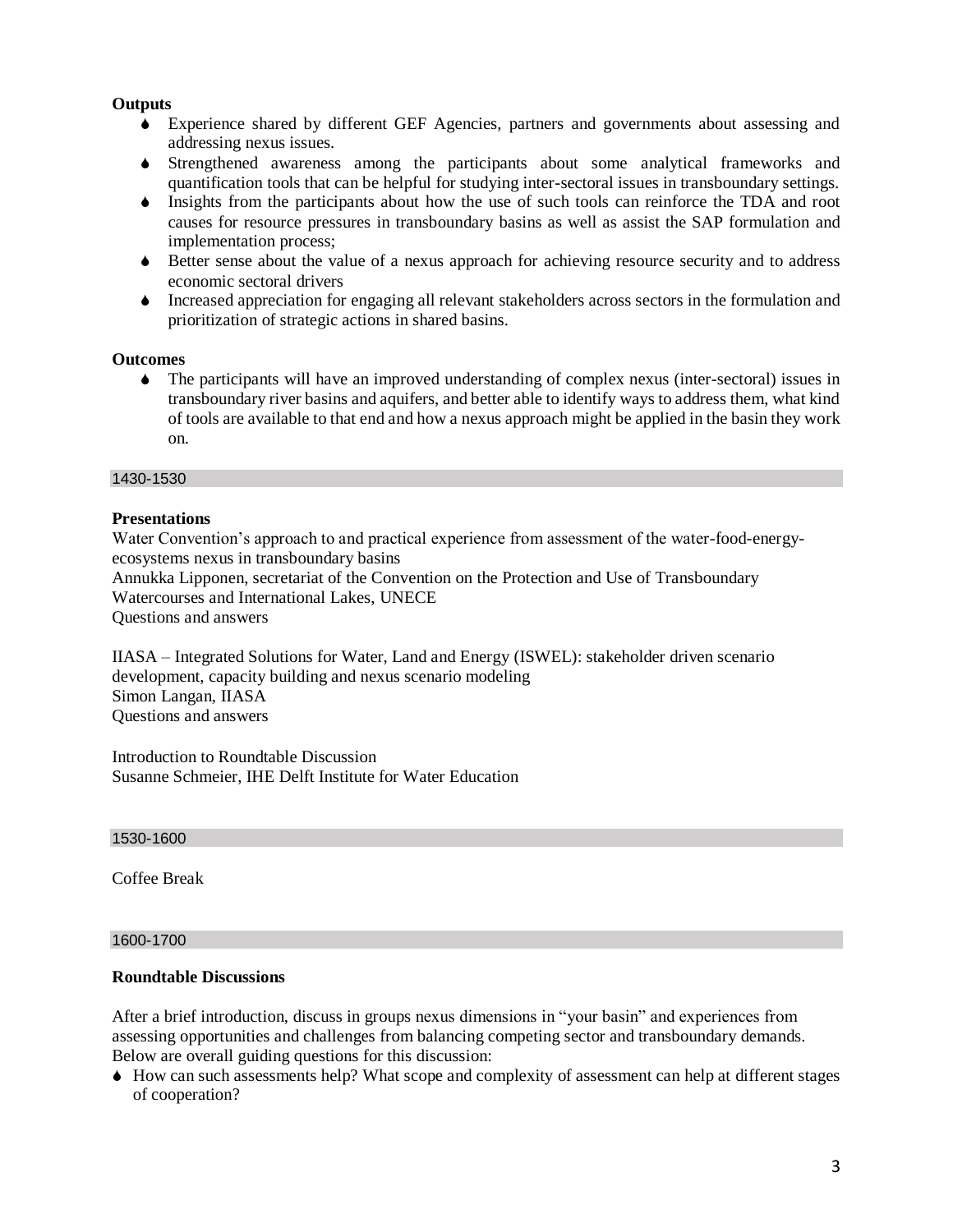- Who should be involved and at what scale?
- How to sustain this knowledge and domesticate and sustain such assessment tools at local, national and/or regional levels?
- $\bullet$  Bridging the technical to policy divide through the TDA and SAP process how can sectoral and intersectoral/nexus opportunities across borders support the cooperation agenda?
- How to broaden the engagement of ministries and actors beyond water (incl. government and private sector) in the transboundary dialogue and SAP formulation and implementation

Facilitator: Susanne Schmeier, IHE Delft Institute for Water Education

In groups, participants will discuss dimensions in "your basin," and experiences from assessing opportunities and challenges from balancing competing sector and transboundary demands.

#### 1700-1730

#### **Roundtable Reporting Back**

From each group, the designated rapporteur reports back about the discussion

Facilitator: Susanne Schmeier, IHE Delft Institute for Water Education

#### 1800-1900

Social/Mingle Location: Adam Park Hotel

## **Sunday 4 November 2018**

Day Two – Enhancing Transboundary Basin Management

#### **Opening**

#### 0900-0905

Recap and Day 2 Overview

Speaker: Astrid Hillers, Global Environment Facility

#### **Session 3: Legal and Institutional Frameworks**

#### 0905-1030

#### **Legal and Institutional Frameworks**

Coordinators: Ivan Zavadsky and Helene Masliah-Gilkarov, ICPDR

In just 20 years, the ICPDR has become a global role model for the transboundary management of shared river basins around the world. Since it was established in 1998 by the Danube River Protection Convention, the ICPDR has served its member countries as a highly successful platform for the integrated management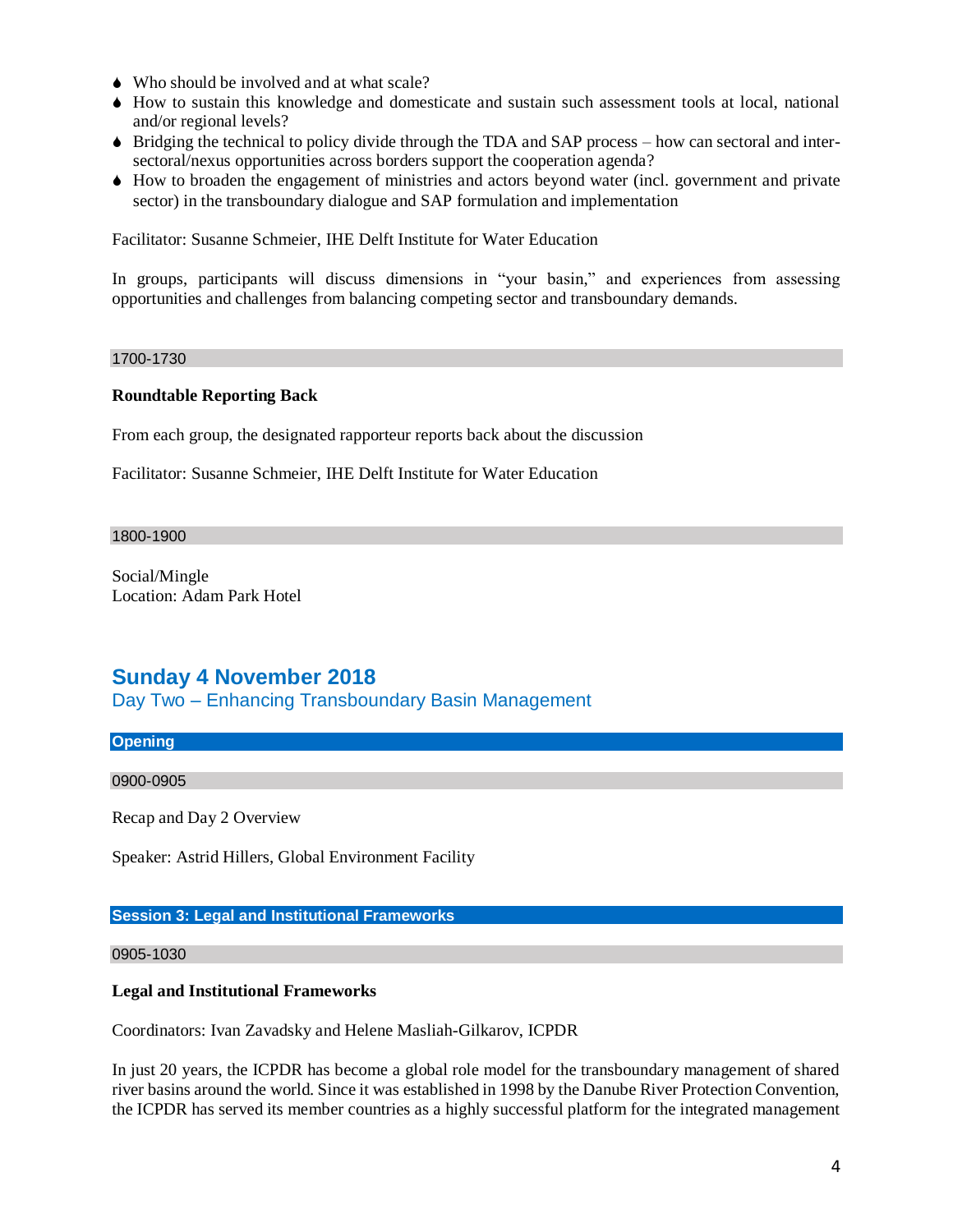of water resources across the Danube River Basin. It has enabled countries to work together to assess the health of the Danube river and develop basin wide plans to address priority issues such as pollution, climate change, flooding, impact of hydropower generation and navigation. The ICPDR serves as a vital learning hub and platform for the exchange of experiences and innovation between countries facing vastly different economic and environmental challenges.

### **Objectives**

During the session, the participants working on projects in shared river basins and aquifers will be provided with information to provide a case-study analysis and replicable examples in order to:

- $\blacklozenge$  Identify commonalities in challenges in successful projects;
- Identify solutions that work (based on the Danube River Basin context but also applicable beyond);
- ◆ Learn from shared lessons.

#### **Outputs**

The workshop will provide a comprehensive overview of the area of transboundary cooperation and shared water system management the Commission covers with specific focus on the following aspects which the participants will approach in an interactive setting of comparative analysis of other RBOs (i.e. Mekong):

- The key attributes of an international RBO from a legal and institutional perspective, i.e. the minimum institutional requirements needed and the minimum required framework for cooperation; and the key challenges for establishing a transboundary RBO and to sustain cooperation with/among the participating countries,
- Financing the Commission activities, i.e. setting-up financing mechanisms, designing budgets and contribution types and schemes.
- The challenges in rallying public opinion to get the necessary political support for setting-up and operating successful RBO, i.e.: communication and public participation aspects of the cooperation.

#### **Outcomes**

At the end of the first part of Session 4, the participants will have gained a comprehensive overview of the area of transboundary cooperation in the Danube River Basin, which the ICPDR covers. They will expand their knowledge and skills to set-up and improve the institutional framework of their institutions.

#### 1030-1100

Coffee Break

#### 1100-1230

#### **Legal and Institutional Frameworks The RBO Game**

Coordinators: Ivan Zavadsky and Helene Masliah-Gilkarov, ICPDR

The participants will reconvene for wrap up and reporting following the session. They will then move to the more interactive part of the workshop with the *RBO Game*, providing them with a structure of facilitated activities in game format for them to work together to explore problems and solutions.

The players will take on the roles of policymakers in ten countries that share the same river basin. They have to create the necessary setup to answer match the increasing multiple water uses. In order to achieve this goal, effective collaboration and information exchange must be established between stakeholders both within and across the borders. Since the goals of participating countries overlap, the game provides an opportunity for practicing the search for solutions and cooperation at international level.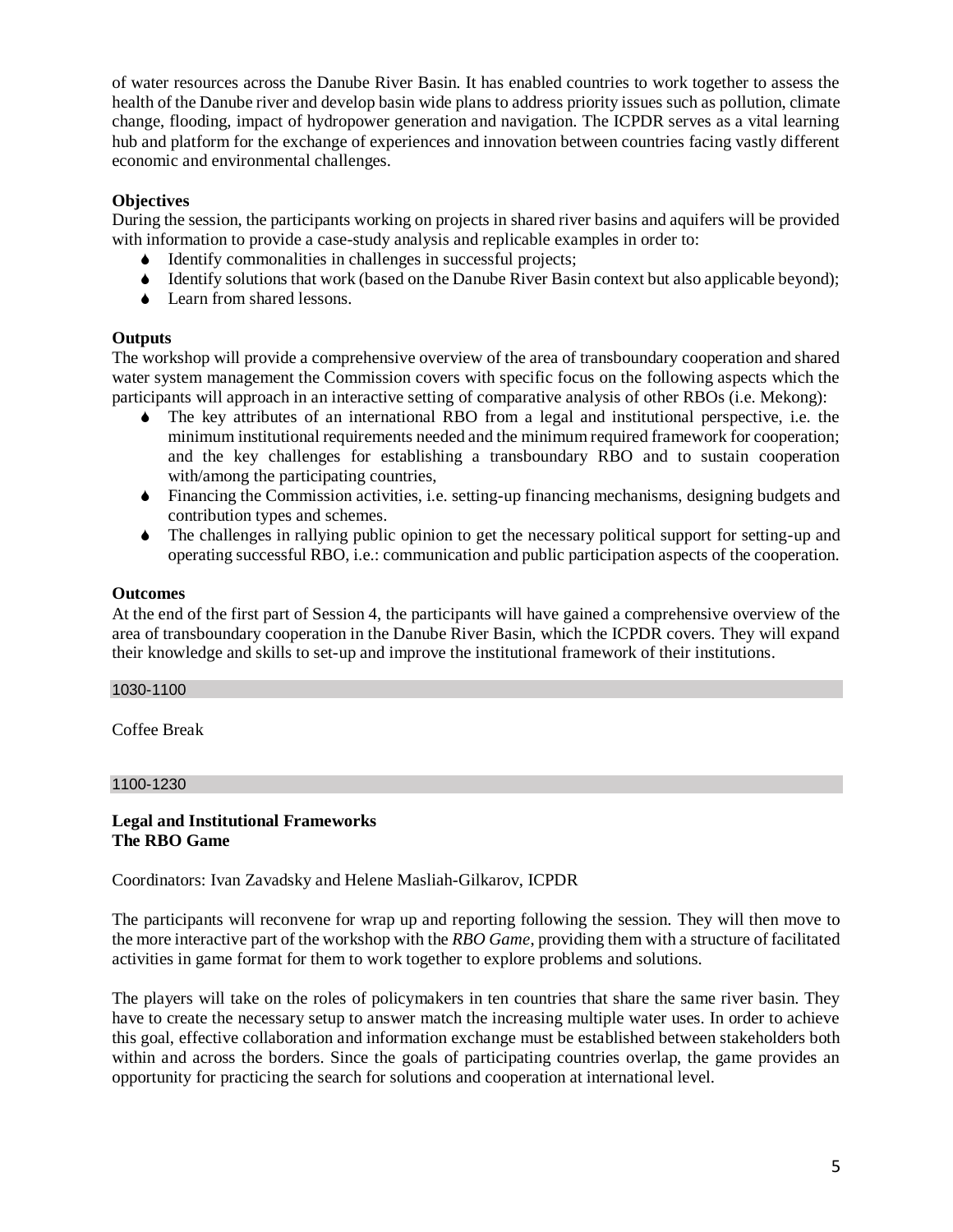The *RBO Game* will give participants a unique opportunity to get an insight into challenges of water resources management on transboundary level, building on the first part of the workshop. The aim of the game is thus to provide an opportunity for creating a fictive RBO based on their understanding of the needs of countries in a given river basin, focusing on specificities, commonalities and challenges, from legal, institutional and financial viewpoints but also in the current setup of a changing climate.

The game approach will allow the participants to work in an interactive setup with a structured set of facilitated activities for all participants to work together to explore problems and solutions while creating the institutional setup for an RBO.

1230-1400

Lunch

#### **Session 4: Conjunctive Management**

#### 1400-1415

#### **Progress on Transboundary Water Cooperation 2018 - Global Baseline for SDG Indicator 6.5.2: Process – Outcomes – Next Steps**

#### Presenters: Annukka Lipponen, UNECE and Alice Aureli, UNESCO-IHP

As the only target in the 2030 Agenda for Sustainable Development that makes explicit reference to transboundary cooperation, target 6.5 can play a catalytic role across multiple SDGs and targets. It can generate multiple benefits for the protection of human health, renewable energy provision, sustainable agriculture, climate adaptation, ecosystem protection, and peace and security.

This segment will present the results of the initial reporting exercise carried out in 2017-2018 on indicator 6.5.2 for which UNECE and UNESCO are the co-custodians. This exercise provides valuable insights into the progress achieved in establishing operational arrangements for transboundary waters, and the gaps that remain; and highlights that an acceleration in strengthening transboundary water cooperation is urgently needed to be able to face growing water challenges and prevent conflicts on water use.

#### 1415-1545

#### **Conjunctive Water Resources Management: Experience Sharing and Diagnostic**

Coordinator: Aurélien Dumont and Alice Aureli, UNESCO-IHP

Rivers and aquifers, together with the ecosystems they host, are increasingly approached as a single system. However, integrated actions for their joint management are still rare. For instance, many transboundary river basin agreements and plans fail to recognize the interaction between groundwater and surface water, and lack provisions regarding groundwater.

UNESCO-IHP is actively promoting the full consideration of groundwater within transboundary resources management. On this basis, the session will mobilize the concept of conjunctive water resources management to look at how to increase the generation of services from the river-aquifer (eco)system.